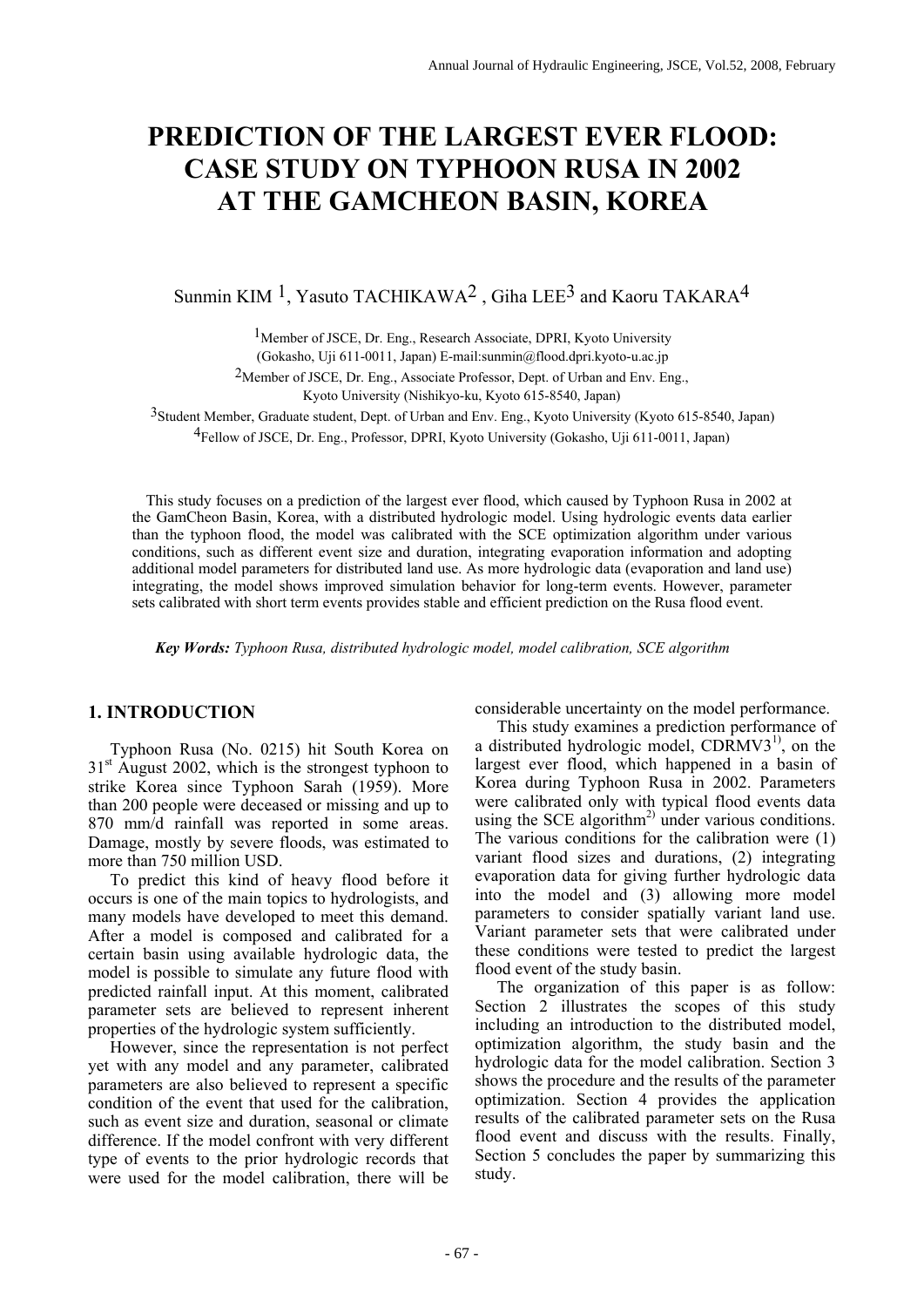## **2. METHODOLOGY**

Due to the distinctive flood characteristics of Japan and Korea, which has very rapid change of discharge within a short time, it is still on-going research to develop a hydrologic model applicable to various conditions. So far, it has not been easy to figure out the general parameter set of a basin even only for short-term flood type events.

However, extensive model testing under various scenarios on a certain flood vulnerable basin can decrease the uncertainty on flood predictions. In this study, a distributed hydrologic model, CDRMV3 has tested on the GamCheon basin, Korea to figure out its performance adaptability and to search the best way to predict abnormal flood event during Typhoon Rusa in 2002.

The model performance test was started from model calibration with variant event and conditions, such as different event size and duration, additional hydrologic data and different model complexity. Firstly, hydrologic data of the GamCheon Basin from June to September of the year 2000, 2001 and 2002 was examined, and different size of six short-term flood events (events last for several days) were selected, and the model was calibrated with those events. Secondly, four long-term flood events (events last for 30 to 40 days), which include the short-term events within their event durations, were selected for the second case of model calibration. This case is for avoiding possible influences of variant soil wetness condition by any prior rainfall of the each short-term event. Thirdly, to give more hydrologic information for the long-term events calibration, evaporation data has given into the model, and the model was calibrated again. Lastly, two types of parameter set were allowed for spatially variant land uses of the basin, and more complex model than earlier cases was calibrated for another long-term events calibration.

Based on the illustrated four types of calibration cases, automatic calibration using Shuffled Complex Evolution (SCE) algorithm has carried out. The calibrated parameter sets were applied on the Rusa flood event to check and compare its adaptability.

## **(1) Distributed Hydrologic Model, CDRMV3**

A distributed hydrologic model adopted for this study is  $CDRMV3<sup>[1]</sup>$ , (http://flood.dpri.kyoto-u.ac.jp /product/cellModel/cellModel.html). The Model solves one-dimensional kinematic wave equations for both sub-surface flow and surface flow using the Lax-Wendroff scheme. Discharges and water depths diffuse to the steepest downward adjacent cell according to a flow direction map generated from DEM data. The CDRMV3 adopts specific stagedischarge relationship incorporating saturated and unsaturated subsurface as well as surface flow<sup>3)</sup>.







Fig. 2 Location of the GamCheon upper basin (413.3km<sup>2</sup>) and the flow direction map for CDRMV3 model. Korean basin map (left) source: WAMIS website.<sup>4)</sup>

This relationship is expressed by three equations as shown in **Fig. 1**. Parameters to be optimized are roughness coefficient *n*, soil depths  $d_s - d_c$  and  $d_c$ , and hydraulic conductivities  $k_a$  and  $k_c$ , which determine the velocity of saturated subsurface flow,  $v_a$  and unsaturated subsurface flow  $v_c$ , respectively. The initial condition of CDRMV3 was determined using an observed discharge at the basin outlet under the steady-state assumption. More details for the CDRMV3, refer to  $\text{Kim } et \text{ } al.^{5) \, 6}$ 

## **(2) GamCheon Basin, Korea**

GamCheon is a tributary of the NakDong River, and there are two water-stage stations along the River; KimCheon and SunSan. The KimCheon station is located in the middle reach of GamCheon, and upper basin of the station has  $413.3 \text{km}^2$  of catchments area (see **Fig. 2**). The SunSan station is located at the confluence of GamCheon and NakDong River, and backwater effect makes it difficult to adopt the point as a model simulation outlet. In this study, upstream of the KimCheon station was modeled for the Rusa flood event simulation. During Typhoon Rusa, the middle reach of GamCheon was severely damaged by historic heavy flood with much debris from the mountain.

Several rating-curves are available at KimCheon station, and the rating-curve developed in 2002 was adopted to convert water stage into discharge data. Six rain gauge stations are around the GamCheon upper basin; KimCheon, YoungDong, DaeGa, MuPung, WungYang and HwnagGan. Spatially distributed rainfall was calculated from the stations' data using inverse distance weighting factor.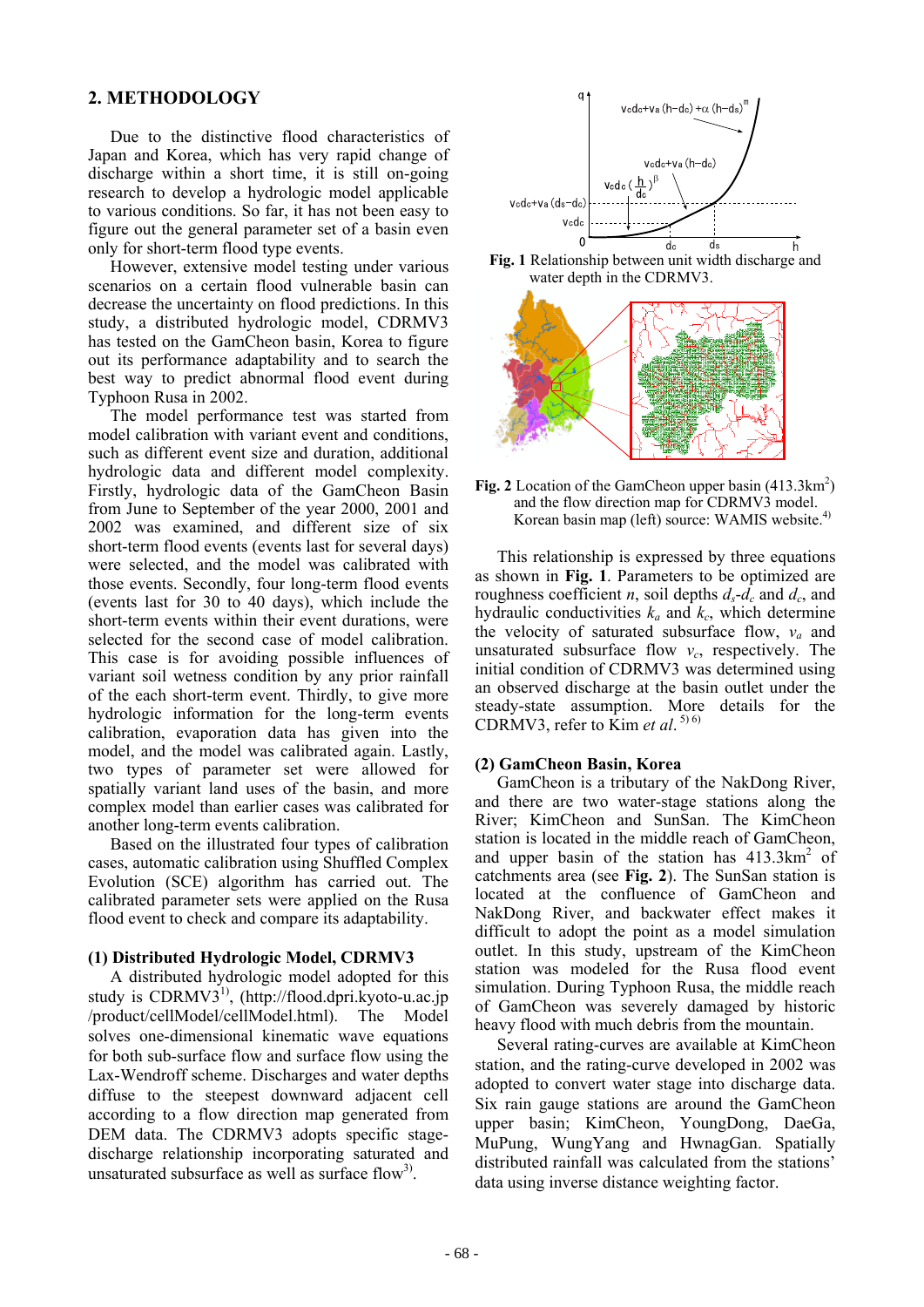

**Fig. 3** Recorded rainfall (basin average) on the GamCheon upper basin and observed discharge at KimCheon gauge station from June to September, 2000, and the selected flood event, LT1, LT2, ST1, ST2, ST3 and ST4.

| <b>Table 1.</b> Duration and peak discharges or sciected flood events and the Kusa event |                             |                  |                       |                                                      |                             |                  |                                 |  |
|------------------------------------------------------------------------------------------|-----------------------------|------------------|-----------------------|------------------------------------------------------|-----------------------------|------------------|---------------------------------|--|
| <b>Short-Term Event</b>                                                                  |                             |                  |                       | <b>Long-Term Event</b>                               |                             |                  |                                 |  |
| Title                                                                                    | Duration                    | Rainfall<br>(mm) | Peak $Q$<br>$(m^3/s)$ | Title                                                | Duration                    | Rainfall<br>(mm) | Peak $Q$<br>(m <sup>3</sup> /s) |  |
| ST <sub>1</sub>                                                                          | 2000 July 21 $\sim$ July 26 | 140.8            | 483.0                 | LT1                                                  | 2000 July 09 ~ Aug 11       | 434.2            | 483.0                           |  |
| ST <sub>2</sub>                                                                          | 2000 Aug 02 ~ Aug 10        | 92.4             | 108.3                 |                                                      |                             |                  |                                 |  |
| ST <sub>3</sub>                                                                          | 2000 Aug 23 ~ Aug 30        | 177.6            | 305.7                 | LT <sub>2</sub>                                      | 2000 Aug $15 \sim$ Sep 18   | 664.8            | 822.3                           |  |
| ST <sub>4</sub>                                                                          | 2000 Sep $10 \sim$ Sep 18   | 310.4            | 822.3                 |                                                      |                             |                  |                                 |  |
| ST <sub>5</sub>                                                                          | 2001 June 22 $\sim$ June 28 | 110.2            | 179.4                 | LT3                                                  | 2001 June $16 \sim$ July 22 | 359.4            | 179.4                           |  |
| ST <sub>6</sub>                                                                          | 2002 Aug 05 ~ Aug 19        | 466.4            | 518.8                 | LT4                                                  | 2002 July $18 \sim$ Aug 22  | 517.4            | 518.8                           |  |
| <b>RUSA</b>                                                                              | 2002 Aug 29 $\sim$ Sep 03   | 316.4            | 2,572.5               | (303.6mm of rainfall was concentrated within 24hrs.) |                             |                  |                                 |  |

**Table 1.** Duration and peak discharges of selected flood events and the Rusa event

#### **(3) Selected Flood Events**

**Table 1** presents the details of the selected flood events, and **Fig. 3** shows rainfall and discharge data of the events in 2000. Each event is numbered as ST for short-term event and LT for long-term event. LT1 includes ST1 and ST2, and LT2 includes ST3 and ST4; and so on for LT3 and LT4.

Observation data for rainfall and discharge has one-hour time resolution and the simulation output also has the same time resolution. Every event includes more than one-day of dry period before its rainfall started for model worming up.

#### **(4) Automatic Optimization Algorithm, SCE-UA**

The Shuffled Complex Evolution algorithm<sup>2)</sup> was utilized for searching the best fitted parameter set on each calibration event. The SCE algorithm is a single-objective global optimization method, and has been performed on a variety of models with outstanding positive results<sup>2)</sup>. The algorithm is synthesized by three concepts; combination of a simplex procedure with controlled random search approaches, competitive evolution and complex shuffling. Objective function adopted in this study for the optimization algorithm is to maximize the Nash-Sutcliffe Coefficient (NSC).

## **3. MODEL CALIBRATION UNDER VARIOUS CONDITIONS**

#### **(1) Calibration with Short-Term Events**

The five parameters of CDRMV3, *n*,  $d_s$ - $d_c$ ,  $d_c$ ,  $k_a$ and  $k_c$  were optimized for each short-term flood event, and the results are presented in **Table 2**. Initial parameter ranges given to the optimization algorithm are presented at the top of the results with bold characters. Although there are several values that reach to the boundary of the given range, every optimization was successfully converged and shows high NSC value. As shown in **Fig. 4**, most of the calibrated parameters give awesome match of the simulated results to the observed hydrographs.



ST5 event (left) and ST6 event (right)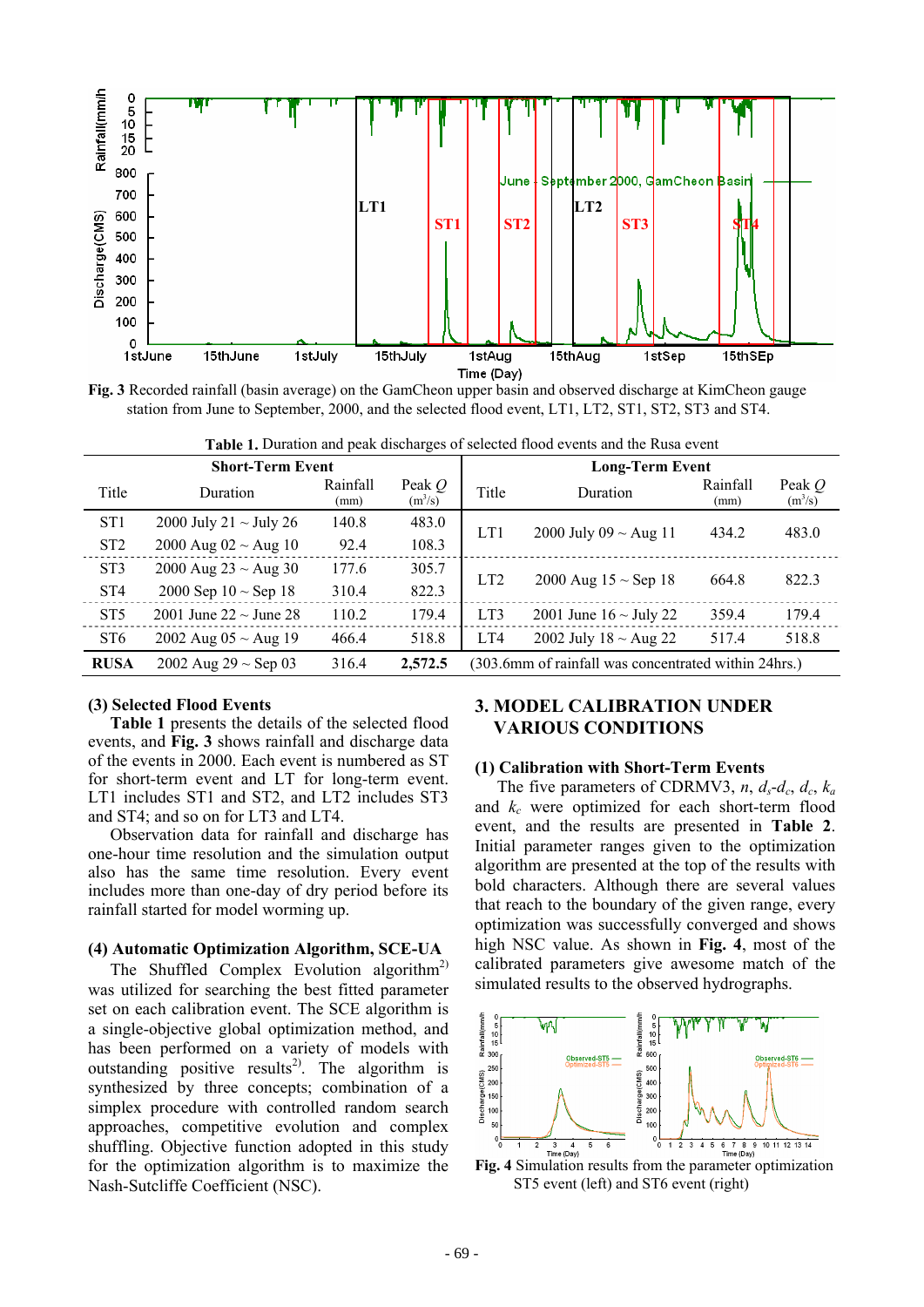|                        |                                 | Event           | radic 2. Optimized parameter sets for each event and no rash butenine coemercing<br>いいし<br><b>Parameters Optimized</b> |                  |                      |                   |                    |            |
|------------------------|---------------------------------|-----------------|------------------------------------------------------------------------------------------------------------------------|------------------|----------------------|-------------------|--------------------|------------|
| <b>Type</b>            | Condition.                      | <b>Title</b>    | $\boldsymbol{n}$                                                                                                       | $d_s - d_c$      | $d_c$<br>$k_a$       |                   | $k_c$              | <b>NSC</b> |
| Short<br>Term<br>Event |                                 |                 | $(0.010 - 0.300)$                                                                                                      | $(0.00 - 300.0)$ | $(100.0 - 800.0)$    | $(0.005 - 0.030)$ | $(0.0001 - 0.003)$ |            |
|                        |                                 | ST <sub>1</sub> | 0.0398                                                                                                                 | 66.292           | 302.425              | 0.0050            | 0.0002             | 0.791      |
|                        |                                 | ST <sub>2</sub> | 0.0394                                                                                                                 | 1.769            | 497.241              | 0.0121            | 0.0007             | 0.804      |
|                        | Single L.U.<br>/ No Evp         | ST <sub>3</sub> | 0.1550                                                                                                                 | 29.178           | 213.811              | 0.0076            | 0.0013             | 0.985      |
|                        |                                 | ST <sub>4</sub> | 0.0585                                                                                                                 | 54.462           | 126.917              | 0.0203            | 0.0001             | 0.818      |
|                        |                                 | ST <sub>5</sub> | 0.1911                                                                                                                 | 6.053            | 439.734              | 0.0065            | 0.0008             | 0.975      |
|                        |                                 | ST <sub>6</sub> | 0.1008                                                                                                                 | 26.980           | 113.776              | 0.0130            | 0.0042             | 0.950      |
|                        | Single L.U.                     |                 | $(0.010 - 0.300)$                                                                                                      | $(0.00 - 300.0)$ | $(100.0 - 1500.0)$   | $(0.005 - 0.030)$ | $(0.0001 - 0.003)$ |            |
|                        |                                 | LT1             | 0.0834                                                                                                                 | 1.342            | 1499.682             | 0.0053            | 0.0002             | 0.470      |
|                        |                                 | LT <sub>2</sub> | 0.1014                                                                                                                 | 0.044            | 1499.592             | 0.0152            | 0.0003             | 0.874      |
|                        | / No Evp                        | LT3             | 0.1656                                                                                                                 | 0.015            | 1499.811             | 0.0050            | 0.0005             | 0.629      |
|                        |                                 | LT4             | 0.0525                                                                                                                 | 21.813           | 1499.803             | 0.0300            | 0.0005             | 0.976      |
|                        |                                 |                 | $(0.010 - 0.300)$                                                                                                      | $(0.00 - 500.0)$ | (100.0~1500.0)       | $(0.005 - 0.030)$ | $(0.0001 - 0.003)$ |            |
|                        |                                 | LT1             | 0.0518                                                                                                                 | 3.653            | 1318.151             | 0.0300            | 0.0005             | 0.799      |
|                        | Single L.U.                     | LT <sub>2</sub> | 0.0590                                                                                                                 | 0.022            | 1296.715             | 0.0284            | 0.0004             | 0.818      |
| Long<br>Term           | $\overline{E}$ Evp              | LT3             | 0.1282                                                                                                                 | 1.000            | 909.810              | 0.0201            | 0.0010             | 0.774      |
|                        |                                 | LT4             | 0.0113                                                                                                                 | 42.460           | 501.497              | 0.0300            | 0.0001             | 0.897      |
| Event                  | DoubleL.U.<br>$/$ Evp           | (forest/        | $(0.01 - 0.300)$                                                                                                       | $(0.00 - 300.0$  | $(1000 - 2000.0$     | $(0.005 - 0.030)$ | $(0.0001 - 0.003)$ |            |
|                        |                                 | non forest)     | $(0.01 - 0.300)$                                                                                                       | $(0.00 - 300.0)$ | $(100.0 - 1000.0)$   |                   |                    |            |
|                        |                                 | LT1             | 0.0145<br>/ 0.0477                                                                                                     | 27.783<br>37.242 | 1186.014<br>/999.943 | 0.0065            | 0.0001             | 0.825      |
|                        |                                 |                 | 0.0100                                                                                                                 | 0.012            | 1998.662             |                   |                    |            |
|                        |                                 | LT <sub>2</sub> | / 0.0497                                                                                                               | 57.559           | /103.508             | 0.0295            | 0.0003             | 0.821      |
|                        |                                 |                 | 0.0111                                                                                                                 | 0.007            | 1002.531             |                   |                    |            |
|                        |                                 | LT3             | / 0.0908                                                                                                               | /297.706         | /997.184             | 0.0101            | 0.0004             | 0.809      |
|                        |                                 | LT4             | 0.3000                                                                                                                 | 41.893           | 1000.475             | 0.0300            | 0.0001             | 0.909      |
|                        |                                 |                 | / 0.0318                                                                                                               | 11.244           | /102.402             |                   |                    |            |
|                        |                                 |                 |                                                                                                                        |                  |                      |                   |                    |            |
|                        | Rainfall(mm/hr<br>20<br>20<br>0 |                 | ₩                                                                                                                      | V T              |                      |                   |                    |            |
|                        |                                 |                 |                                                                                                                        |                  |                      |                   |                    |            |
|                        |                                 |                 |                                                                                                                        |                  |                      |                   |                    |            |
|                        |                                 |                 |                                                                                                                        |                  |                      |                   |                    |            |
|                        |                                 |                 | Observed-LT3<br>Optimized-SingleLU/NoEvp<br>Optimized-SingleLU/J Evp                                                   |                  |                      |                   |                    |            |
|                        | 150                             |                 | Optimized-DoubleLU/<br>Evp                                                                                             |                  |                      |                   |                    |            |
|                        |                                 |                 |                                                                                                                        |                  |                      |                   |                    |            |
|                        | 100                             |                 |                                                                                                                        |                  |                      |                   |                    |            |
|                        |                                 |                 |                                                                                                                        |                  |                      |                   |                    |            |
| Discharge(CMS)         | 50                              |                 |                                                                                                                        |                  |                      |                   |                    |            |
|                        |                                 |                 |                                                                                                                        |                  |                      |                   |                    |            |
|                        | 0                               |                 |                                                                                                                        |                  |                      |                   |                    |            |
|                        | n                               | Б               | 10                                                                                                                     | 15               | 20                   | 25                | 30<br>35           |            |

**Table 2.** Optimized parameter sets for each event and its Nash-Sutcliffe Coefficients (NSC)

Time (Day) **Fig. 5** Parameter optimization results of LT3 event. Consideration of evaporation loss improves the results well.

## **(2) Calibration with Long-Term Events**

Four long-term events were also calibrated using the SCE algorithm, and the results as well as the given ranges are presented in **Table 2**. Even though some cases show good NSC values, every optimization result shows that the results of  $d_s - d_c$ and *dc* have the boundary values. The ranges for *ds*-*dc* and *dc* had modified and tried several times for a proper result, but every optimization in this case asks thicker soil layer. Thicker soil depth may give better match for the low flow duration, but it also gives dull responses on the peak.

Optimization results from the LT events show

dependant behavior on the rainfall pattern, such as amount and its time distribution. In the case of LT2 event, as shown in **Fig 3**, it has large amount of rainfall which is distributed within and between the ST3 and ST4 events, and LT4 event also has concentrated rainfall within the duration of ST6. While LT2 and LT4 show very good optimization results with 0.874 and 0.976 of NSC values, the other events, LT1 and LT3, have more complex rainfall pattern, and the model failed to catch this dynamic behavior of the catchments. (See brown line in **Fig. 5**, which indicates the output with the optimized parameters of LT3).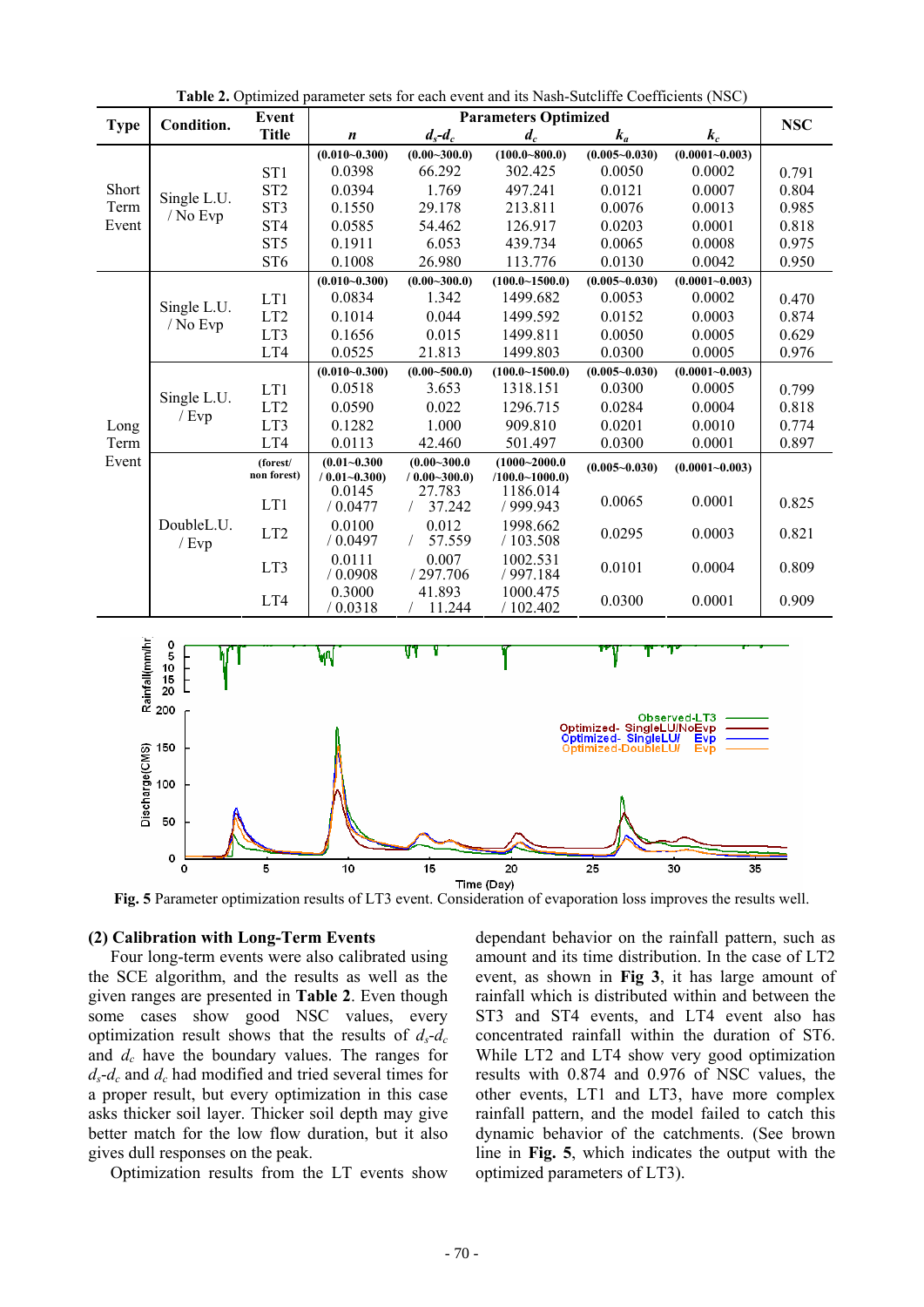

**Fig. 6(a)** Prediction of Rusa event with the parameters that were calibrated using the ST event series



**Fig. 6(c)** Prediction of Rusa event with the parameters of LT (Evaporation loss considered) event series

The parameters  $n$ ,  $k_a$  and  $k_c$  are within the given ranges and do not show very different behavior for both short-term and long-term events. Only the parameters  $d_s$  and  $d_c$  (especially  $d_c$ ) show significant increase for the long-term events, and it might be because the model should keep much water in the soil to produce low flow discharge continuously, for a dry period of the long-term events.

#### **(3) Calibration with Long-Term Events - with Evaporation and Land Use Data**

To search for more stable and physical parameter sets for the long-term events, further hydrologic data and higher model complexity has given. Firstly, evaporation loss was considered into the model. According to the Korea Climate Table of  $KMA<sup>7</sup>$ , average of daily evaporation loss from June to September at the GamCheon area is equivalent to 0.189 mm/hr. To consider this amount of the loss, 0.2 mm/hr was continuously extracted from the soil moisture for the long-term simulations.

Secondly, spatially distributed parameters were considered to reflect the variant land use type of the Basin. For forest area (62%) and non-forest area (38%), two types of soil depth and roughness



**Fig. 6(b)** Prediction of Rusa event with the parameters that were calibrated using the LT event series



**Fig. 6(d)** Prediction with the parameters of LT (Evapora tion loss and two types of land use considered)

coefficient were adopted so that eight parameters were optimized. With additional information on the catchments and more detailed model structure, the model may be able to properly describe low flow parts and peak flow parts as well.

**Table 2** shows the optimized parameter sets from the additional data integrated long-term events. The NSC values show improved and more stable results as more information is available, especially in the case of LT1 and LT 3 (see **Fig. 5**), and most of the parameters were converged into the given ranges.

Adopting additional parameters for two types of land uses does not produce significant improvement after the evaporation loss consideration. When the model tested with opposite case (no evaporation loss but double land use considered), which is not described in this paper, the model shows quite similar behavior to the presented results; noticeable improvement with the additional parameters, but slight improvement after that.

The optimization with the SCE algorithm in this study has  $800 \sim 1200$  times of total searching combinations, and it takes about one day of running time for the short-term events and two and half day for long- term events on a Pentium desktop PC.